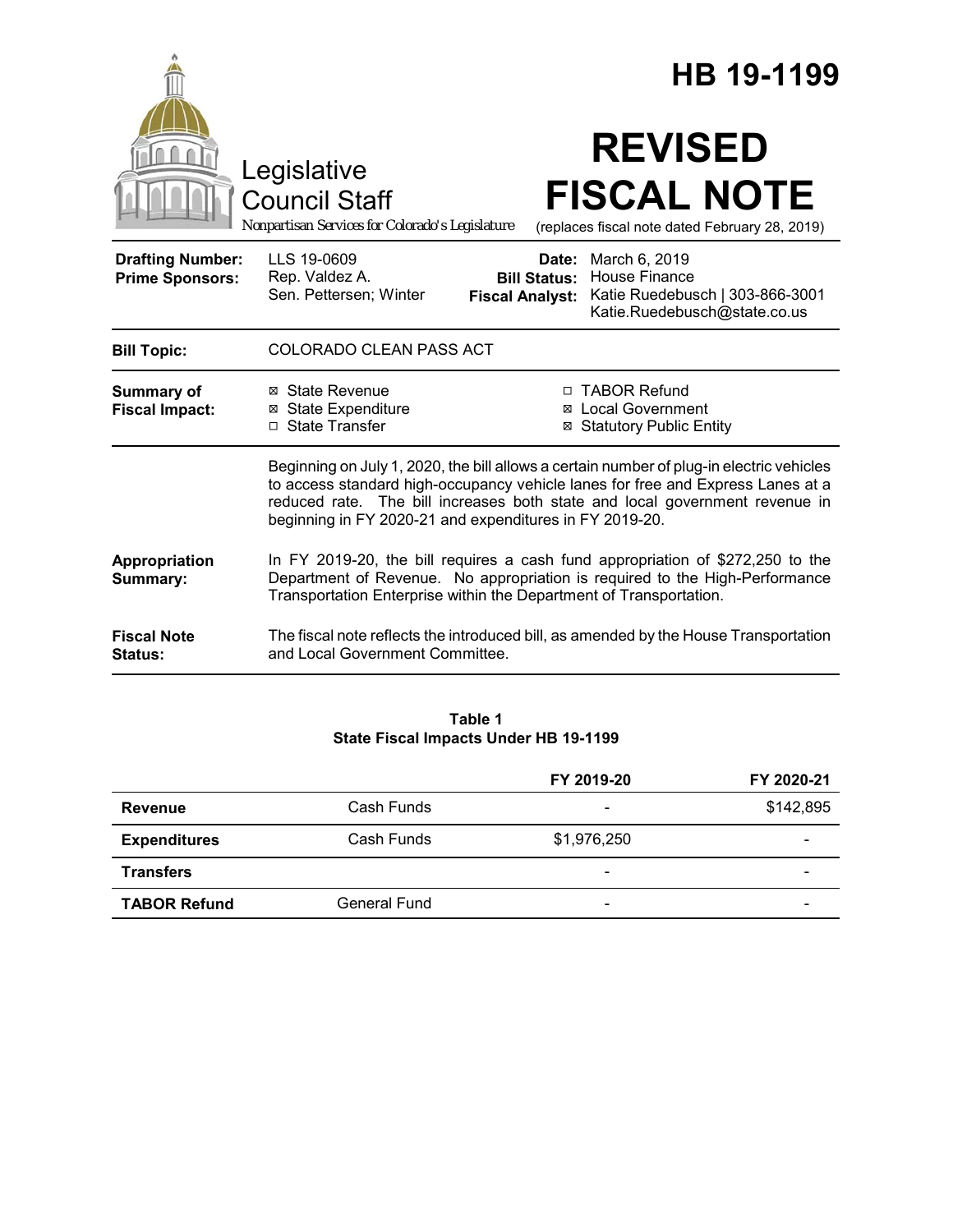# **Summary of Legislation**

Beginning on July 1, 2020, the bill creates a program that allows a certain number of plug-in electric motor vehicle owners to access standard high-occupancy vehicle lanes for free and toll lanes or high-occupancy toll lanes (Express Lanes) for one-half the amount of the usual toll rate no matter the number of occupants by paying a \$35 fee upon registration.

**Qualifying vehicles.** In order to be eligible for the program, a plug-in electric motor vehicle must be less than 19,500 pounds and:

- be able to store electricity in a rechargeable battery pack that can be recharged from an external electricity source and uses that energy for propulsion; or
- qualify for the federal electric motor vehicle credit.

Beginning on July 1, 2020, owners of plug-in electric motor vehicles may apply to participate in the program. Vehicles qualify to participate in the program if:

- the owner purchased a new qualifying vehicle and the vehicle is in its first through third year of service; or
- the owner purchased a used qualifying vehicle and the owner is registering the vehicle for the first through third year of ownership.

The number of qualifying vehicles applying for the program cannot exceed:

- 10,000 vehicles from July 1, 2020 to January 1, 2021;
- 20,000 vehicles from July 1, 2021 to January 1, 2022;
- 40,000 vehicles from July 1, 2022 to January 1, 2023;
- 80,000 vehicles from July 1, 2023 to January 1, 2024; and
- 120,000 vehicles from July 1, 2024 onward.

If a vehicle owner chooses to participate in the program, qualified vehicle owners must pay a \$35 fee upon registration, to be deposited in the Statewide Transportation Enterprise Special Revenue Fund. Qualified and approved vehicles must display an identifying exemption permit and a transponder.

*Initial program administration.* The High-Performance Transportation Enterprise (HPTE) within the Colorado Department of Transportation (CDOT) will administer the program, along with the Colorado Department of Revenue (DOR). HPTE and DOR must coordinate to ensure that HPTE, along with DOR and county Division of Motor Vehicles offices, know when a vehicle owner is eligible to pay the fee. In addition, DOR must notify HPTE when a fee is paid. CDOT is required to annually report to the General Assembly at its annual State Measurement for Accountable, Responsive, and Transparent Government (SMART) Act hearing about the program. HPTE may promulgate rules to ensure the implementation, administration, and enforcement of the program.

*Initial restriction or elimination of the program. If CDOT, in consultation with the Regional* Transportation District (RTD), determines through its periodic level-of-service evaluation that the program over the next three months will violate contractual level of service guarantees (i.e. traffic speeds in Express Lanes) or will be unable to satisfy debt service coverage requirements, CDOT may restrict or eliminate the program. In addition, if the U.S. Department of Transportation determines that the program would disqualify the state from receiving federal funds, the program will be eliminated.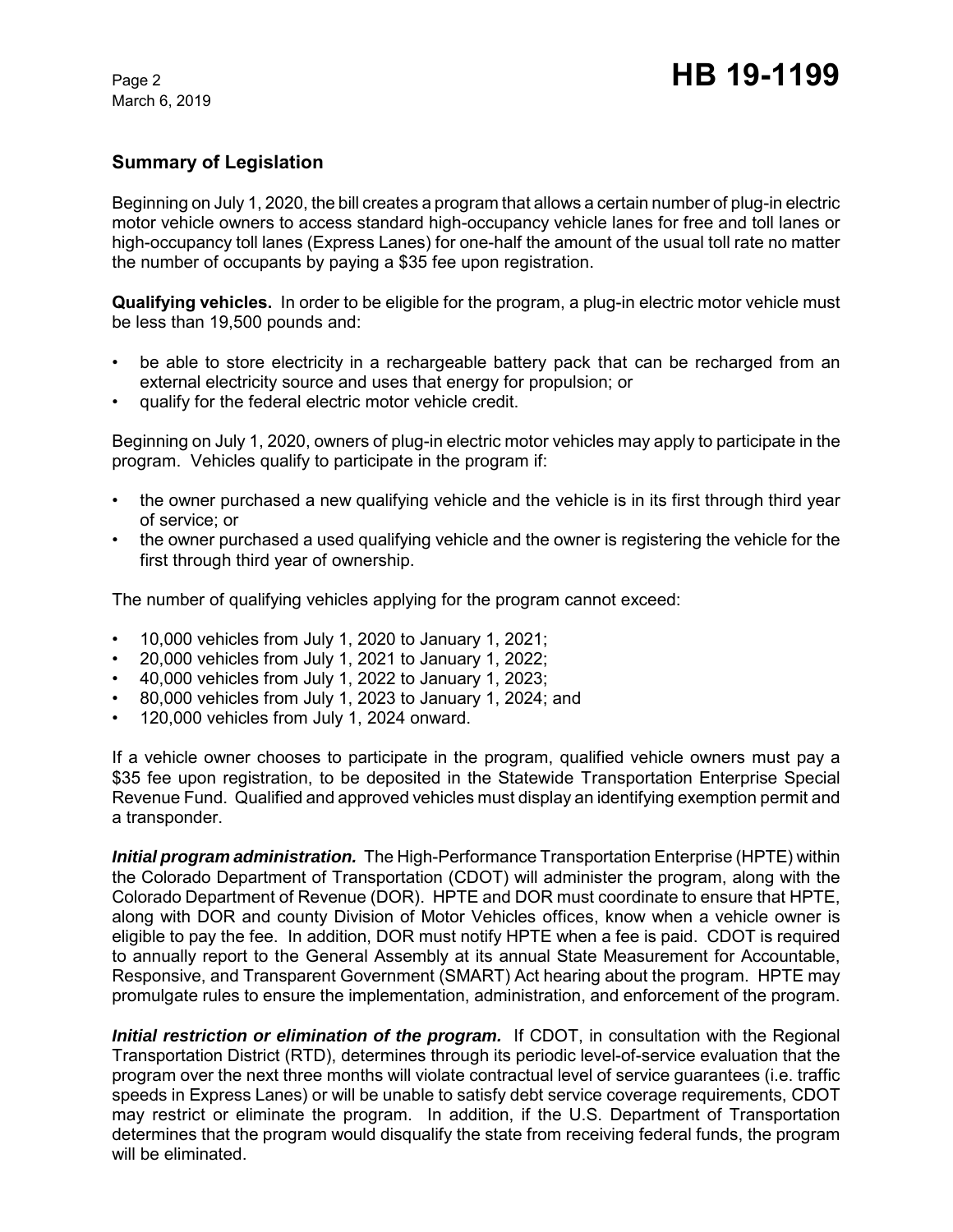**Low-emission or hybrid program.** Currently, CDOT administers a program that allows pre-approved low-emission or hybrid vehicles to use Express Lanes with a single occupant and without paying a toll. Under the bill, this exemption is repealed effective on the vehicle's first registration after July 1, 2022. The program is fully repealed on July 1, 2023.

### **Background**

**High-Performance Transportation Enterprise.** CDOT oversees the HPTE, which is a government-owned business that has the authority to issue revenue bonds, and receives less than 10 percent of its revenue from state and local government sources. HPTE is tasked with actively pursuing innovative means of transportation finance through public-private partnerships, operation of concession agreements, and fee-based projects. Money in the Statewide Transportation Enterprise Special Revenue Fund is continuously appropriated to HPTE.

**Standard HOV lane.** A standard HOV lane, such as the lane on US 85/Santa Fe Drive, does not require a transponder and is restricted to carpools, buses, and motorcycles at all times or during certain periods.

**Express Lanes.** CDOT, HPTE, and its partners manage several Express Lanes in the Denver metropolitan area and on I-70 in the mountains.

Express Lanes are currently in operation on:

- I-25 Central from 20th Street to I-25/US 36 intersection;
- I-25 North from US 36 to 120th Avenue;
- US 36 from Denver to Boulder; and
- I-70 Eastbound Mountain Corridor, from Empire to Idaho Springs.

The following Express Lanes are opening in 2019:

- C-470 from I-25 to Wadsworth Boulevard; and
- I-25 North from I-25/US 36 to Northwest Parkway/E-470.

Express Lanes are also under construction or planned for the following interstate sections:

- Central I-70 from I-25 to Chambers Road (opening 2022);
- North I-25 from 120th Avenue to Fort Collins (opening 2022);
- South I-25 Gap from Castle Rock to Monument (opening 2022); and
- I-70 Westbound Mountain Corridor (in development).

The following entities operate express lanes:

- *Plenary Roads Denver.* The HPTE contracts with Plenary Roads Denver for the operation and maintenance of Express Lanes on US 36 and Central I-25. Currently, US 36 has one lane running in each direction from Table Mesa Drive in Boulder to the junction with I-25 in Denver, while there are two switchable-direction lanes running seven miles from the junction of US 36 and I-25 to 20th Street in downtown Denver.
- *HPTE.* HPTE operates a single Express Lane running in each direction on I-25 between US 36 and 120th Avenue.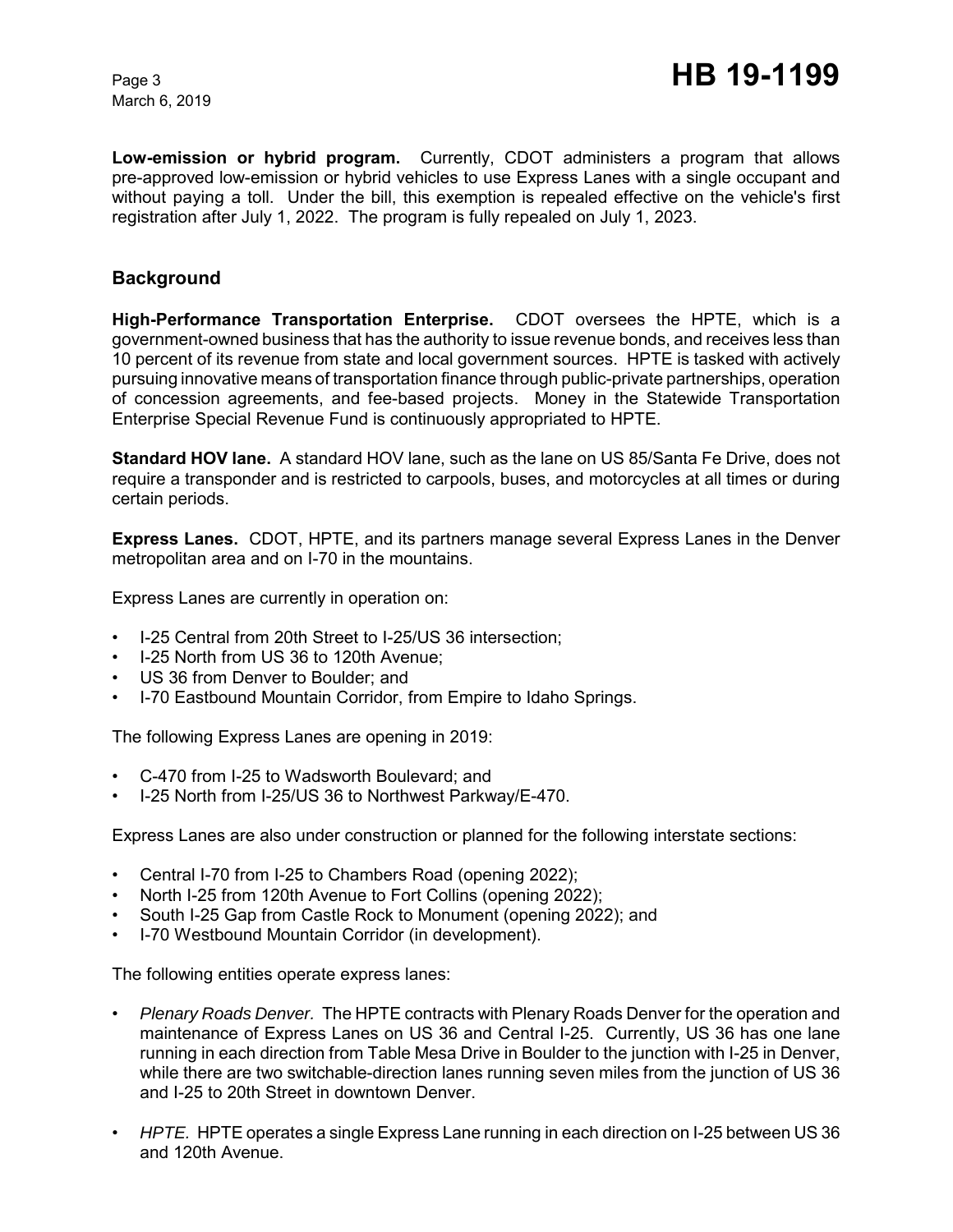• *CDOT.* CDOT manages the eastbound peak-period shoulder Express Lane on I-70 between Empire and Idaho Springs with federal permission. The lane is only open on weekends and holidays and is a shoulder lane when not in use.

**ExpressToll.** State law requires CDOT to standardize automatic vehicle identification systems used on Express Lanes to ensure that drivers can purchase and install one electronic identification device, such as a transponder, to use on all toll facilities. As a result, the HPTE entered into a tolling services agreement with the E-470 Public Highway Authority to provide tolling services through ExpressToll. Switchable transponders cost \$15, and a \$20 balance is required to open an online account. Free transponders are available for HOV-only travelers.

**Toll rates.** Express Lane toll rates vary depending on time of day, and whether the vehicle owner uses an ExpressToll transponder or relies on license plate tolling.

**Current low-emission or hybrid vehicle program**.CDOT began a limited low-emission or hybrid vehicle program in 2008 that allowed qualified vehicles owners to apply for a permit to use HOV/HOT lanes with a single occupant. Qualified and approved vehicles must display the required exemption permit and transponder. CDOT has reached its quota of 2,000 permits, with new applicants being placed on a waiting list.

**Traffic infraction.** A violator of these requirements commits an existing class A traffic infraction and is subject to a \$65 fine. If a violator is convicted of a third or subsequent offense within a 12 month period, the violator is subject to an enhanced penalty of \$125.

### **Data and Assumptions**

**Electric vehicles in Colorado**. This fiscal note assumes that there are 11,340 plug-in electric vehicles registered in Colorado, with 6,488 in their first three years of registration. Based on projections by the Colorado Energy Office, this fiscal note assumes there will be over 100,000 electric vehicles registered in Colorado by FY 2022-23. The fiscal note assumes that plug-in electric vehicles will account for up to 8 percent of all Express Lane trips by 2024.

**Average toll rate**. This fiscal note only estimates revenue impacts for the Express Lanes currently in operation. The fiscal note also assumes that all operational and under construction Express Lanes are toll lanes for which plug-in electric motor vehicles will pay one-half the amount of the usual toll rate. Table 2 below identities the estimated discounted express lane toll rates.

**Effective date.** This fiscal note assumes that DOR and CDOT will begin implementing the program on July 1, 2019.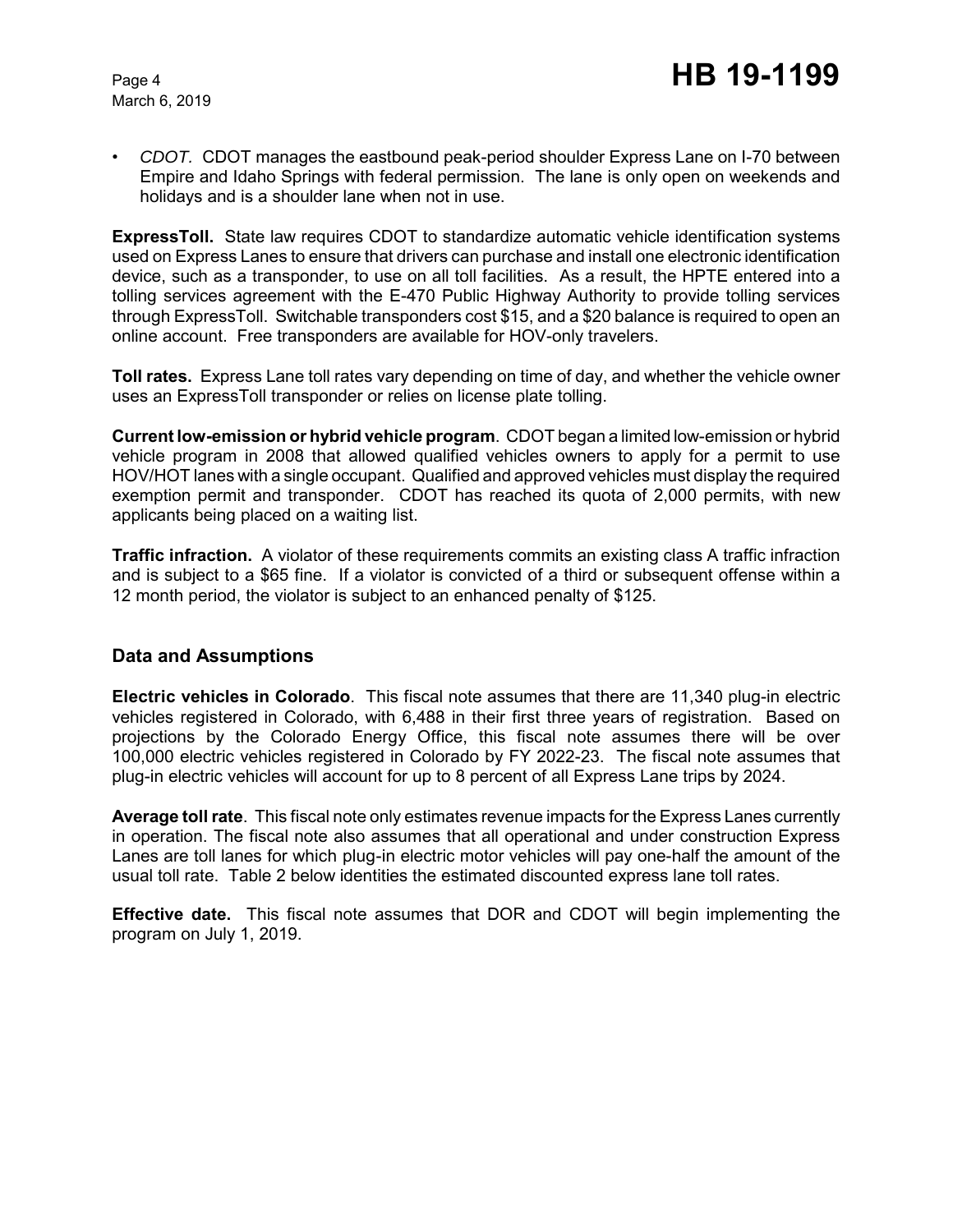| Corridor      | Average<br><b>Discounted Toll</b><br>Rate | <b>Annual EV Trips</b><br>FY 2020-21 | Revenue Impact<br>FY 2020-21 |
|---------------|-------------------------------------------|--------------------------------------|------------------------------|
| $C-470$       | \$1.30                                    | 32,163                               | (\$41,812)                   |
| I-25 Central  | \$1.02                                    | 20,524                               | (\$20,935)                   |
| I-25 North    | \$0.87                                    | 80,938                               | (\$70,416)                   |
| I-70 Mountain | \$3.25                                    | 6,870                                | (\$22,328)                   |
| <b>US 36</b>  | \$1.25                                    | 41,291                               | (\$51,614)                   |
|               |                                           | <b>Total FY 2020-21</b>              | (\$207,105)                  |

### **Table 2 FY 2020-21 Estimated EV Toll Revenue**

# **State Revenue**

The bill increases state cash fund revenue in HPTE by \$142,895 in FY 2020-21. While the bill could increase fine revenue from civil penalties and court fees, the fiscal note assumes a negligible increase in fine revenue, which is discussed further below.

**Toll revenue assumptions.** The bill will decrease toll revenue to HPTE by an estimated \$207,105 in FY 2020-21, as shown in Table 2. It is assumed that \$350,000 in fee revenue will offset toll revenue reductions, as shown in Table 3. This fiscal note assumes vehicle participation will reach the bill's cap of 10,000 and 20,000 vehicles, respectively. In future fiscal years, if the program increases demand and the amount of traffic in express lanes, toll rates may increase to offset discounted rates.

**Fee impact on eligible plug-in electric vehicle owners who opt into the program**. Colorado law requires legislative service agency review of measures which create or increase any fee collected by a state agency. The bill creates a \$35 fee for plug-in electric vehicle owners who wish to participate in the program. The fee is exempt from TABOR. While the fiscal note assumes full participation in the program, any reduction in the number of vehicles participating in the program will result in reduced fee impacts. The table below identifies the fee impact of this bill, beginning in FY 2020-21.

| Table 3                                                                |
|------------------------------------------------------------------------|
| Fee Impact on Plug-in Electric Vehicle Owners Who Opt Into the Program |

| <b>Fiscal Year</b> | <b>Type of Fee</b>         | <b>Proposed</b><br>Fee | <b>Number</b><br><b>Affected</b> | <b>Total Fee</b><br>Impact |
|--------------------|----------------------------|------------------------|----------------------------------|----------------------------|
| FY 2020-21         |                            | \$35                   | 10.000                           | \$350,000                  |
| FY 2021-22         | EV Express Lane Access Fee | \$35                   | 20,000                           | \$700,000                  |
| FY 2022-23         |                            | \$35                   | 40,000                           | \$1,400,000                |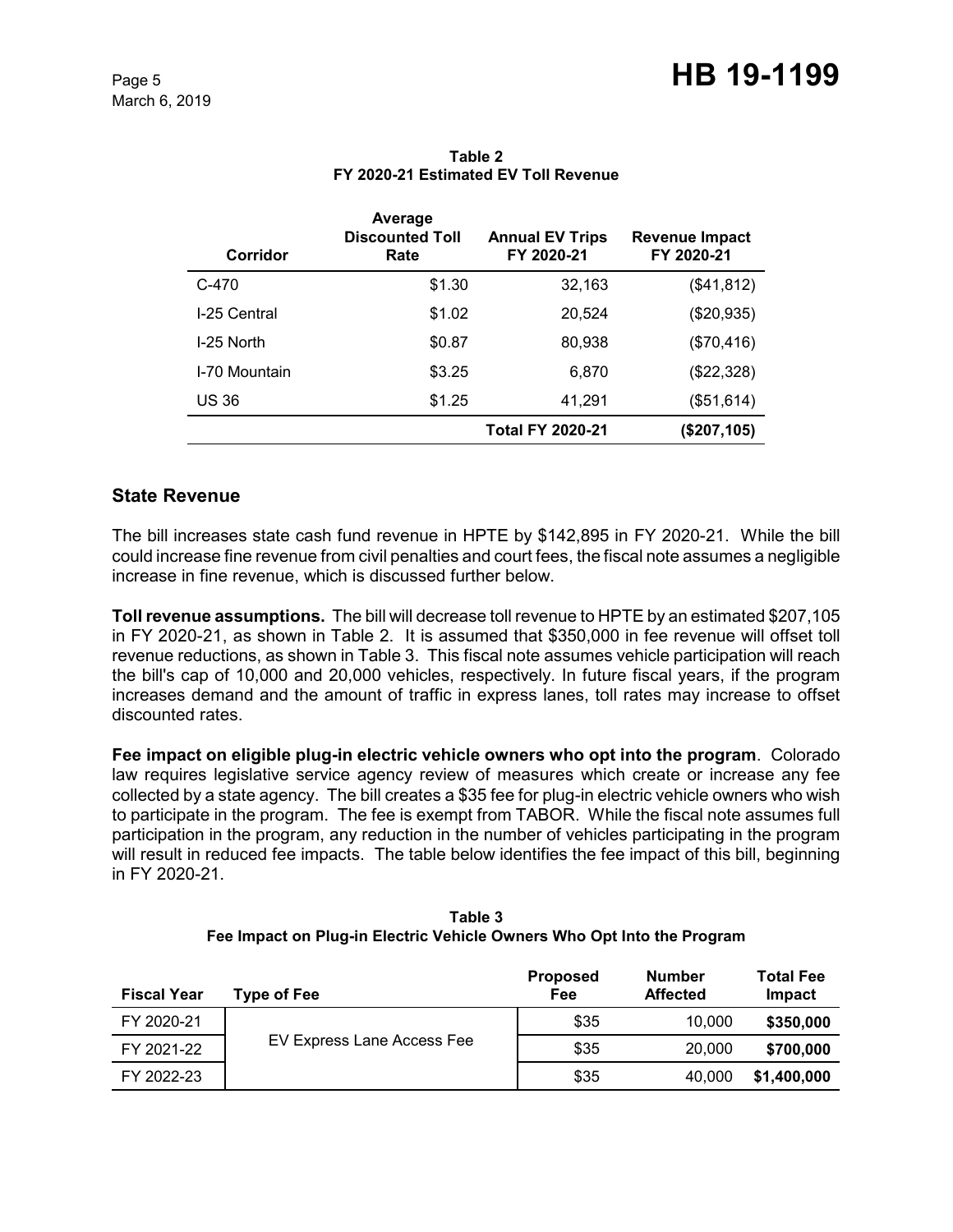**Class A traffic infraction.** Beginning in FY 2020-21, this bill may minimally increase fine revenue to the Highway Users Tax Fund (HUTF), of which 65 percent goes to the State Highway Fund in CDOT. The bill may also minimally increase revenue to the Judicial Department from court fees. These impacts are expected to be negligible and have been excluded from this fiscal note.

## **State Expenditures**

The bill increases state cash fund expenditures by a total of \$1.9 million in FY 2019-20 only. Of this amount, the bill increases expenditures for HPTE by \$1,704,000 from the Statewide Transportation Enterprise Special Revenue Fund and for DOR by \$272,250 from the DRIVES Vehicle Services Account. Finally, the bill may increase workloads for the Department of Public Safety and the Judicial Department.

| <b>Cost Components</b>               |       | FY 2019-20               | FY 2020-21 |
|--------------------------------------|-------|--------------------------|------------|
| <b>Department of Transportation</b>  |       |                          |            |
| E-470 Software and Integration Costs |       | \$1,504,000              |            |
| C-470 Traffic and Revenue Analysis   |       | \$200,000                |            |
| Debt Obligations                     |       | $\overline{\phantom{a}}$ |            |
| <b>CDOT (Subtotal)</b>               |       | \$1,704,000              |            |
| <b>Department of Revenue</b>         |       |                          |            |
| <b>Computer Programming</b>          |       | \$272,250                |            |
| <b>DOR (Subtotal)</b>                |       | \$272,250                |            |
|                                      | Total | \$1,976,250              |            |

#### **Table 4 Expenditures Under HB 19-1199**

**Department of Transportation**. The bill will increase expenditures in CDOT by \$1,704,000 in FY 2019-20. Additional information on CDOT expenditures are outlined below.

- *E-470.* E-470 requires one-time computer programming and integration costs of \$1,504,000 to update their computer system in order to identify vehicles in the program. As discussed above, HPTE entered into a tolling services agreement with the E-470 Public Highway Authority to provide tolling services through ExpressToll. Cost estimates are based on a similar system implementation for HOV 3+ and motorcycle access in 2017.
- *C-470 traffic and revenue analysis.* HPTE requires \$200,000 to conduct a traffic and revenue analysis for the ongoing C-470 Express Lane project. The U.S. Department of Transportation provided a \$107 million Transportation Infrastructure Finance and Innovation Act (TIFIA) loan for the project and will require an updated traffic forecast and revenue model to determine if the program will adversely affect the project's traffic and revenue assumptions. It is assumed that HPTE will hire a traffic consultant at a cost of \$150,000 and that HPTE's financial advisor will require \$50,000 to update the revenue models.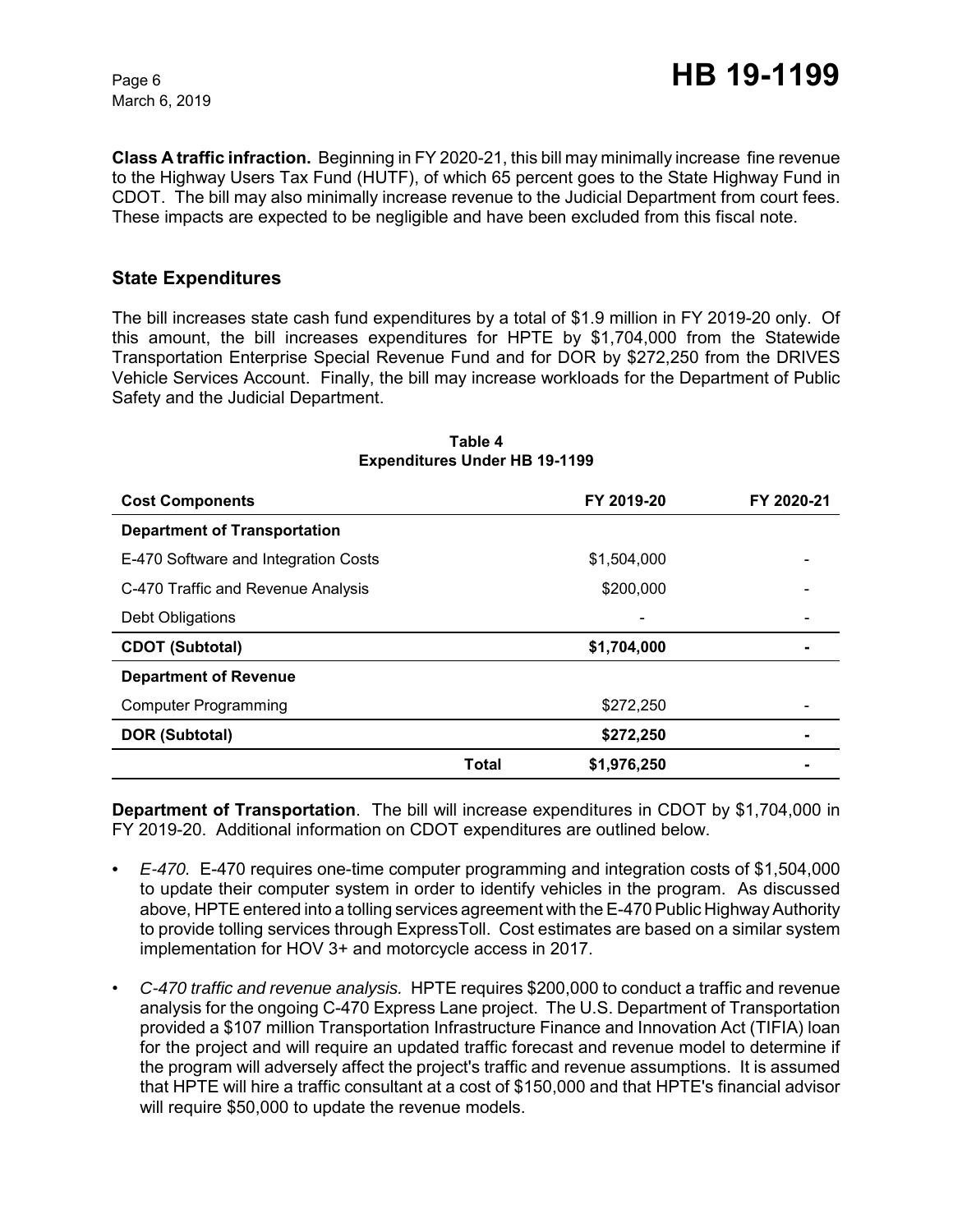- *HPTE contractual debt obligations.* The bill may increase HPTE expenditures to meet its contractual debt obligations. HPTE has outstanding obligations with Plenary Roads Denver on the US 36 and I-25 Central corridors and with Bank of America Merrill Lynch on North I-25 and I-70 Mountain Express corridors. HPTE is contractually obligated to compensate Plenary Roads Denver for any lost toll revenue. HPTE may need to compensate Plenary Roads Denver in future fiscal years. In addition, if a change in law results in increased volumes without additional revenue, HPTE may need to obtain a loan from CDOT with interest to meet its contractual loan obligations with Bank of America Merrill Lynch. For informational purposes, these loan amounts are \$23.6 million (North I-25) and \$25.0 million (I-70 Mountain).
- *Workload impacts.* CDOT and HPTE workload will increase to implement and administer the program, promulgate rules, and report to the General Assembly. This increase can be accomplished within existing resources.

In addition, the bill may increase borrowing costs for CDOT on future express lane project financing due to overall decreased capacity limits.

**Department of Revenue.** In FY 2019-20, the Department of Revenue requires one-time programming costs of \$272,250 to update the Driver License, Record, Identification, and Vehicle Enterprise Solutions (DRIVES) system to process fee payment, and to electronically notify HPTE and authorized agents of eligible vehicle owners and which owners have paid the fee. Programming costs are calculated at 1,210 hours at a rate of \$225 per hour. Additionally, workload will increase in DOR to update rules, forms, manuals, and the department's website to reflect the change in law, as well as provide training to authorized agents, Title and Registration Section staff, call center employees, and law enforcement. Any workload increases or costs associated with these activities can be accomplished within existing appropriations. Should a change in funding be required for any agency or division within DOR, the fiscal note assumes it will be addressed through the annual budget process.

**Department of Public Safety.** The bill may increase workload for the Colorado State Patrol in the Department of Public Safety to enforce provisions of the bill. This increase can be accomplished within existing resources.

**Judicial Department***.* This bill may increase workload for the trial courts in the Judicial Department to process additional case filings. Overall, it is assumed that this workload can be accomplished within existing appropriations. Should a change in funding be required for any agency or division within the Judicial Department, the fiscal note assumes it will be addressed through the annual budget process.

### **Local Government**

**Authorized county agents.** The bill will increase costs for county clerks to collect and remit the \$35 fee for plug-in electric vehicles. These cost have not been estimated for this fiscal note, but will vary based on jurisdiction.

**HUTF fine revenue.** The bill may minimally increase local government HUTF revenue beginning in FY 2020-21. HUTF revenue generated by traffic fines is distributed to counties (26 percent) and municipalities (9 percent) for transportation needs.